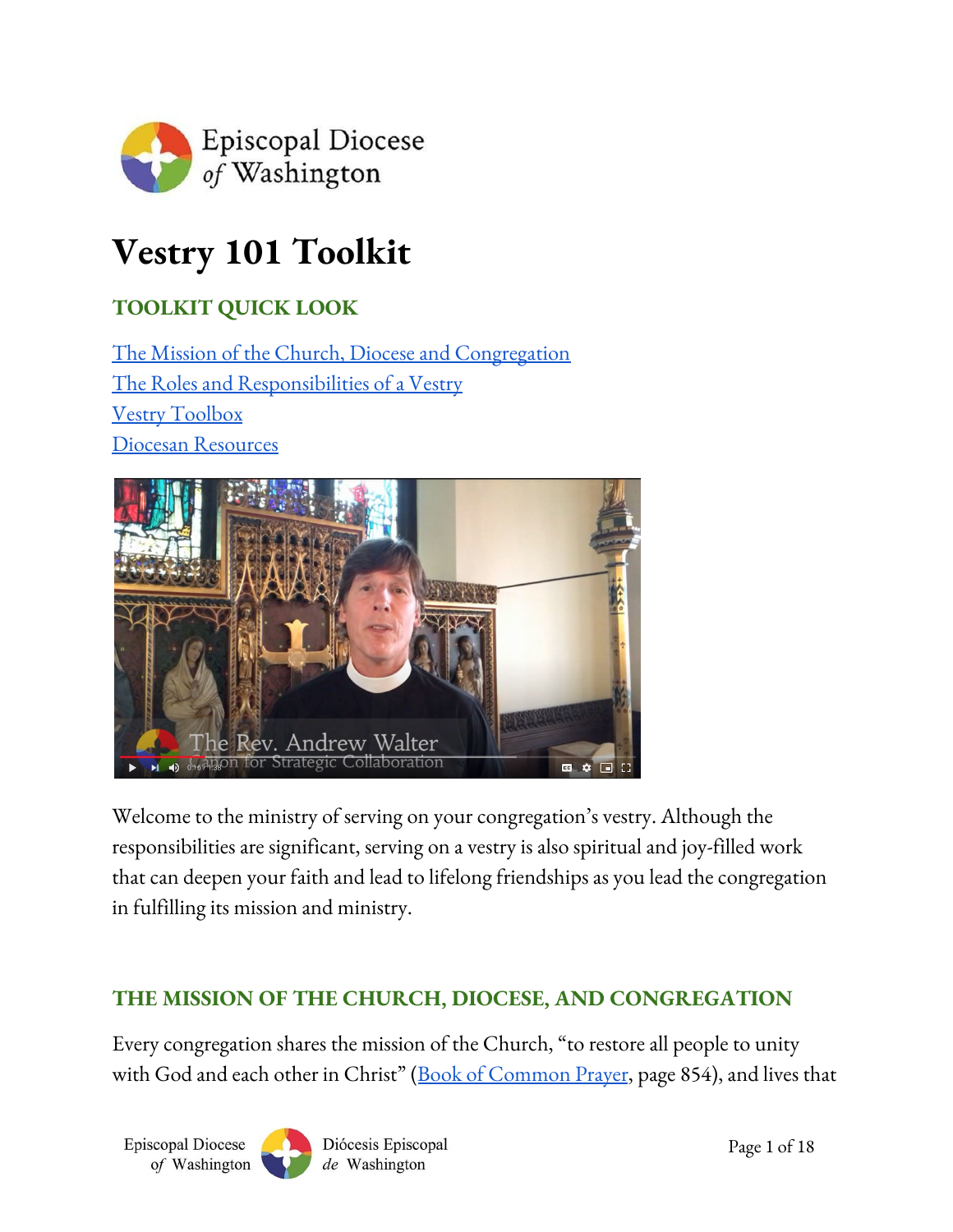mission in ways that are unique to its own context. Your congregation's mission statement will reflect the unique gifts of your community and the particular context in which God has called your congregation.

*Question: In the space below, write your congregation's mission statement. How does it reflect life today and the location that God has called your congregation?*

Pray over this mission statement and for your congregation regularly. Let this mission inspire the strategies that you, the rector, and other members of the vestry, consider to fulfill your congregation's mission.

## **The Bishop, the Diocese, and the Congregation**

Your congregation is one of 87 congregations in the Episcopal Diocese of Washington (EDOW) and one of about 6,400 congregations across The [Episcopal](https://episcopalchurch.org/files/documents/tec-prov-map-2016-2018.pdf) Church in the United States. We are a single denomination with 100 domestic and 11 international dioceses, each with congregations clustered in geographic regions. EDOW includes congregations in the District of Columbia and four Maryland counties: Charles, Montgomery, Prince George's, and St. Mary's. EDOW groups parishes into eight regions to encourage collaborative partnerships.

*Question: Open this [map](https://www.google.com/maps/@38.6854725,-76.892137,9z/data=!3m1!4b1!4m2!6m1!1s1gUblXYsPR8lJFPn-QoMICiSVQPg). Notice the geographic borders of the diocese and locate your congregation. This map shows the eight [regions](https://www.edow.org/about/diocesan-governance/regions) of the Diocese. In the space below, note the region your congregation is in and the other congregations in that region.*

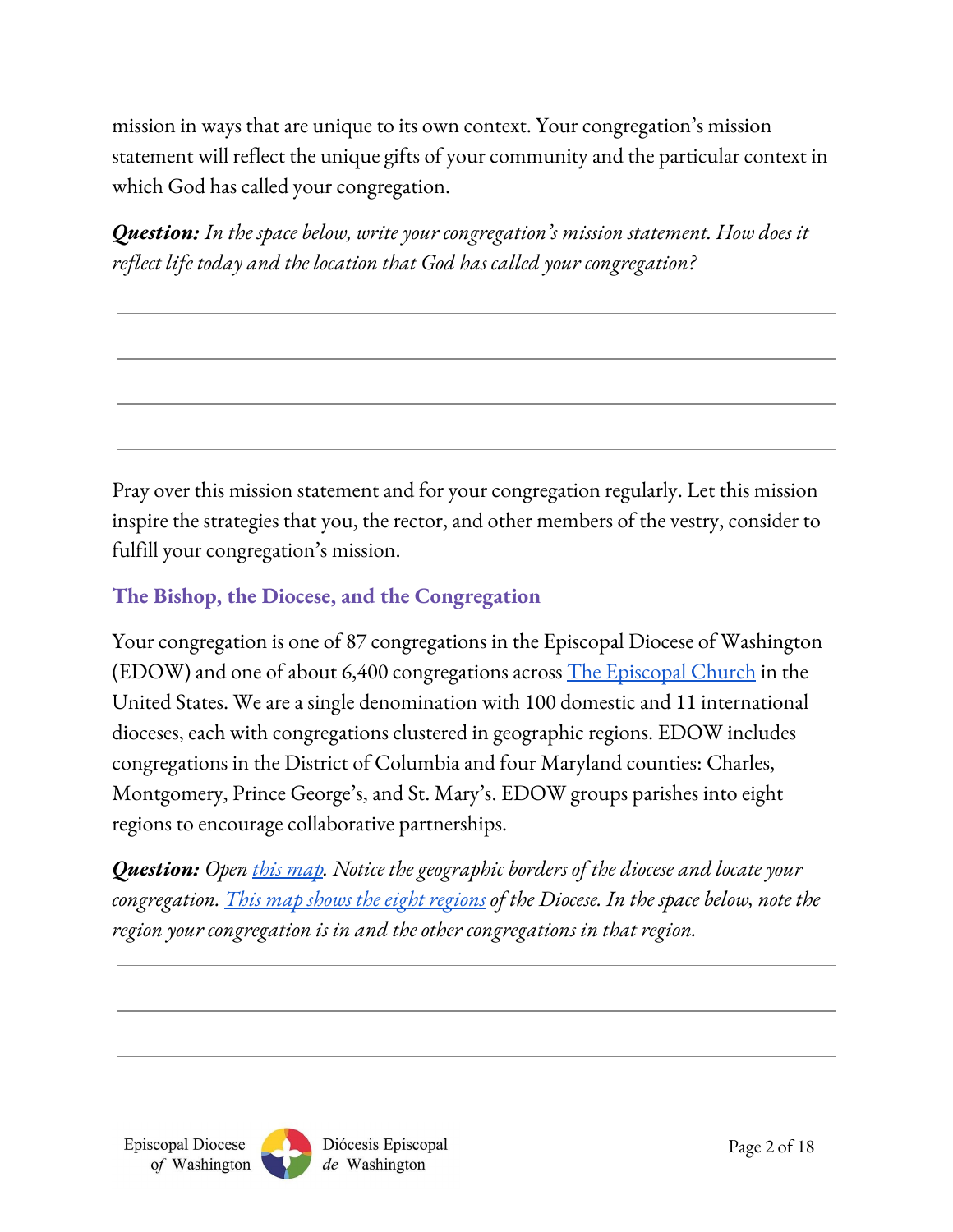Each level of the Episcopal Church has an elected leader. Your rector or priest-in-charge serves as the spiritual leader of your parish. Bishop [Mariann](https://www.edow.org/about/bishop-mariann) Edgar Budde serves as the spiritual leader of the Diocese of Washington and is the first woman elected to hold the position. She is devoted to promoting vital congregations and speaking for justice in her sermons, public appearances and <u>[writings](https://www.edow.org/about/bishop-mariann/writings/)</u>. Bishop Chilton Knudsen is our Assisting Bishop.

<u>[Presiding](https://episcopalchurch.org/presiding-bishop-michael-curry) Bishop Michael Curry</u> is the spiritual leader for the entire Episcopal Church, a position to which he was elected in 2015 by General Convention and which he will hold until 2024 when a new presiding bishop will be elected. Together--individuals, congregations, dioceses along with churchwide offices, councils, and governing bodies--are The Episcopal Church.

#### **The Mission of the Diocese**

It's helpful to keep in mind that the basic unit of the Episcopal Church is not the parish, but rather the diocese. Just as your congregation has a mission statement, so does the Diocese of Washington. In 2019, the diocese undertook a strategic planning process that engaged more than 500 individuals to create a <u>[five-year](https://www.edow.org/strategic-plan) strategic plan</u> that is guided by the following mission statement:

*To draw people to Jesus and embody his love for the world by equipping faith communities, promoting spiritual growth, and striving for justice.* [\(Diocesan](#page-17-0) Council, 2020)

and three strategic goals:

- *1. Revitalize our churches to grow the Jesus movement.*
- *2. Inspire every person to grow in faith & equip our leaders to lead well*
- *3. Bravely uncover, understand, reckon with, and act to dismantle racism within ourselves, our faith communities, the Diocese, and our localities.*

These goals will guide Diocesan initiatives until 2025.

#### **The Diocesan Staff Serve Congregations**

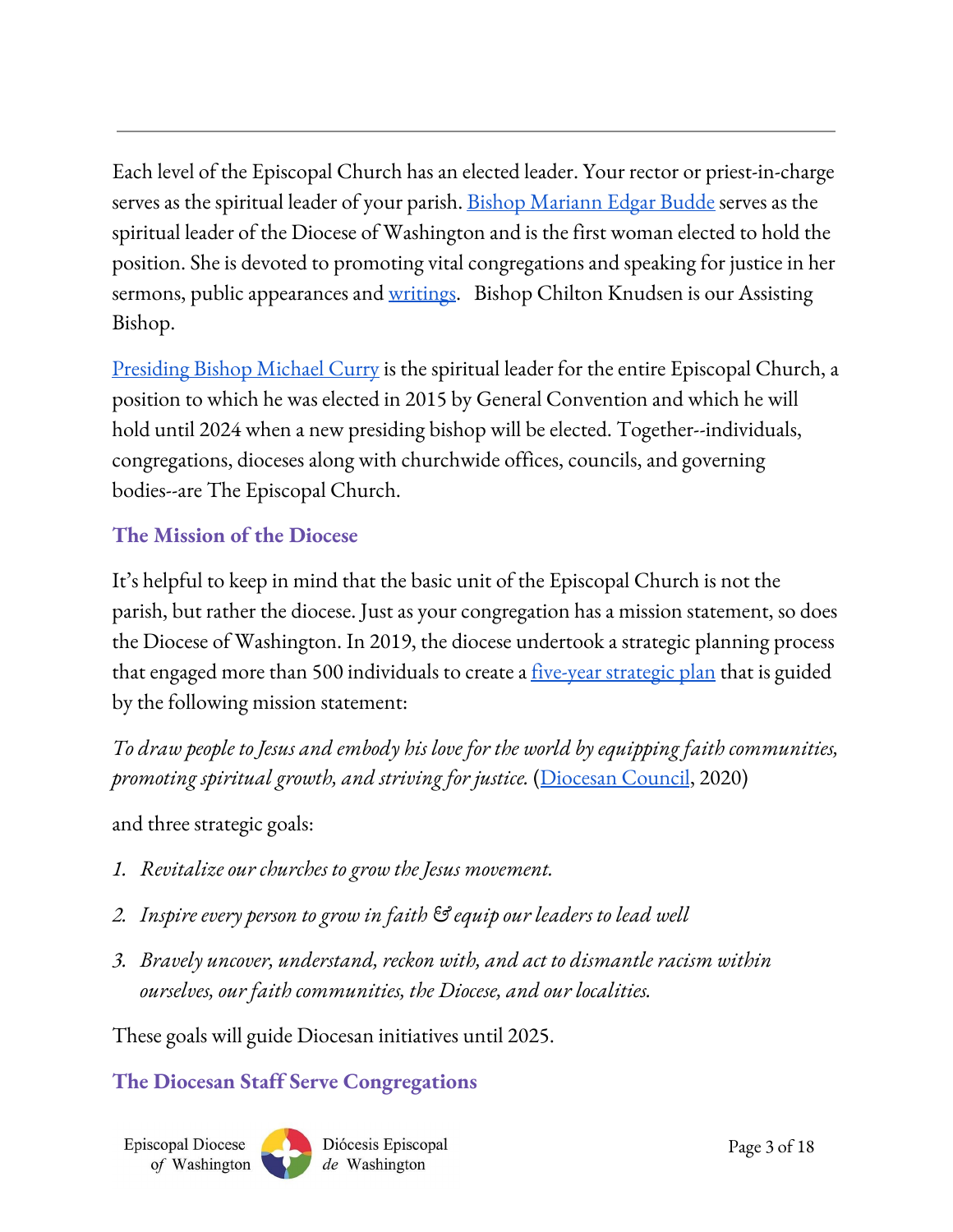Diocesan ministries support the life and work of its members and congregations so that, together, we will grow in faith, enrich our common life, and fulfill God's mission of reconciliation in the world. The Bishop visits congregations regularly to confirm and receive new members and to provide guidance and inspiration to members and congregational leaders. The [diocesan](https://www.edow.org/about/staff) staff assists the bishop in her ministry with a particular focus on congregational vitality and ministry with youth and families, young adults, college students and Latino congregations.

# **Congregations Support the Diocese**

Just like a congregation needs funds to pursue its ministries, so does the Diocese. The diocesan budget, adopted each year at the <u>diocesan [convention](#page-17-1)</u>, funds mission and ministry and is supported primarily by congregational giving. The normative standard of congregational giving to the Diocese is 10 percent of the parish's normal [operating](#page-17-2) [income.](#page-17-2) That means, your congregation's budget will have a line item for contributions to the diocese. The diocese relies on your congregation's support. Diocesan ministries receive additional support from the annual Bishop's Appeal campaign and investment income.

Congregations support the Diocese with more than their treasure. Clergy and <u>lay [people](#page-17-3)</u> in the diocese volunteer their time and talent as well, serving on a variety of <u>[committees](https://www.edow.org/about/diocesan-governance/committee-rosters)</u> and [councils,](https://www.edow.org/about/diocesan-governance/committee-rosters) and contributing to diocesan ministries. Annual business of the diocese occurs each year at <u>diocesan [convention](#page-17-1)</u> which is held in January at Washington National Cathedral. Each congregation sends their clergy and one or more elected delegates to diocesan convention.

You can find out about the ministries of the diocese on the [diocesan](https://www.edow.org/news-events) website. Remember, we are one Episcopal Church. Your congregation and the diocese share a common mission.

*Question: Members of congregations often wonder what the diocese does for the parish and why the parish supports the diocese in its budget. How would you answer these questions? Consider sharing and practicing your answers at a vestry gathering.*



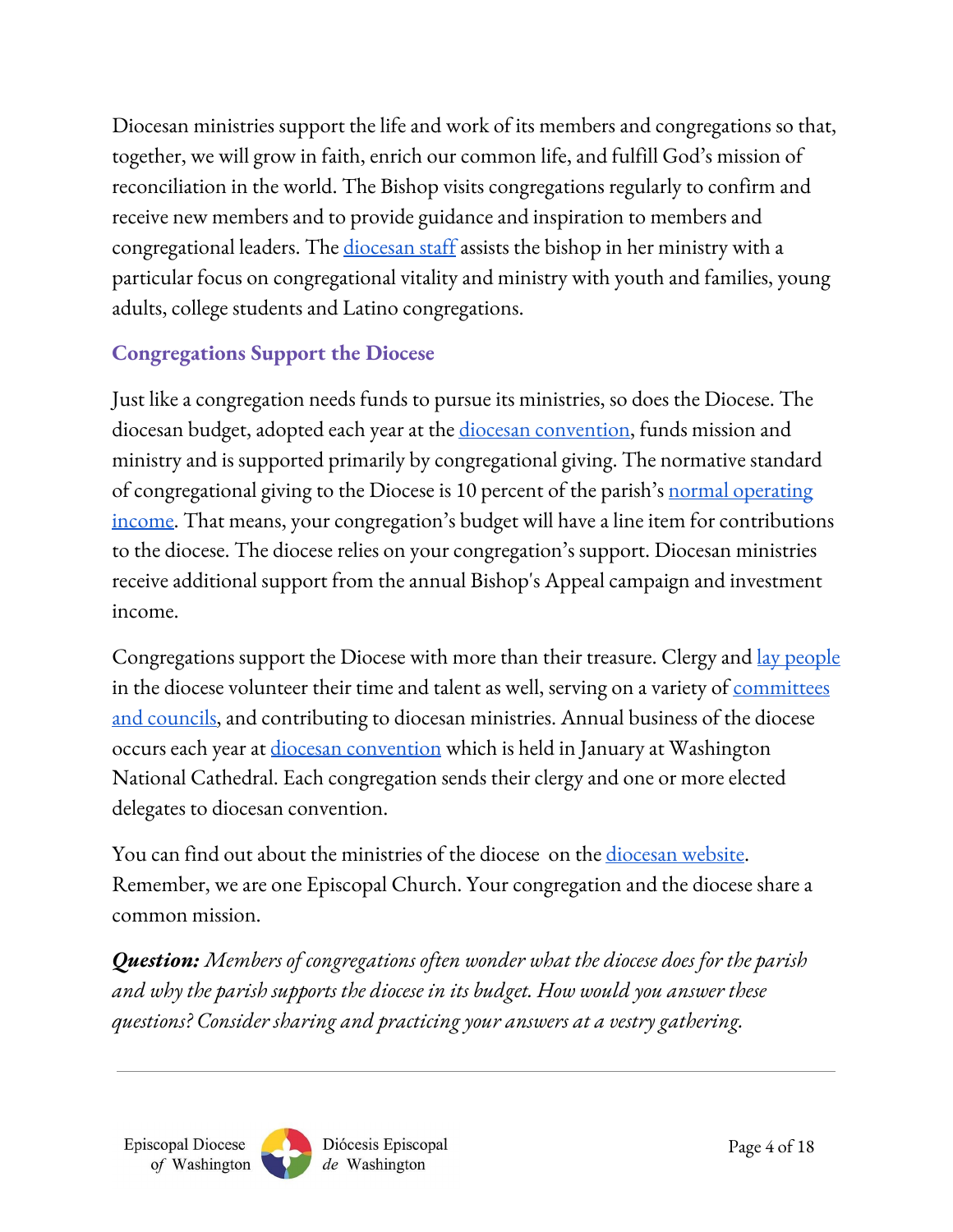# <span id="page-4-0"></span>**ROLES AND RESPONSIBILITIES OF THE VESTRY**

## **Vestry as a Spiritual Practice**

You might think serving on a vestry is like serving on a board of a nonprofit. They do share similarities: both are entrusted with the well-being of the organization each serves; both have officers; and both must abide by bylaws. A church vestry and a nonprofit board differ in one central way. The vestry is charged with the sacred task of the mission of the Church--"to restore all people to unity with God and each other in Christ" (BCP, p. 854). The ministry of the vestry is to help the congregation grow into the full stature of Christ and share the gospel with its neighbors. It is a spiritual practice with a commitment to listen to God's call and grow as a follower of Jesus.

We recommend that a vestry adopt a *rule of life*, an intentional pattern of practices that members of the vestry agree to follow in their daily lives. A rule of life is a commitment to live in a particular way and might include praying every day, reading the Bible on a regular basis, serving others, and practicing generosity. A rule of life, guided by Christian practices such as these, helps a person live in the right proportions, placing God at the center of the work of the vestry. A shared rule of life will expand a vestry's capacity to listen for where God is calling the community.

*Question: Watch this [video](https://youtu.be/GToc3L4gLac) of Br. Mark Brown, SSJE describing why a person should adopt a rule of life. Why might your vestry adopt a rule of life?*

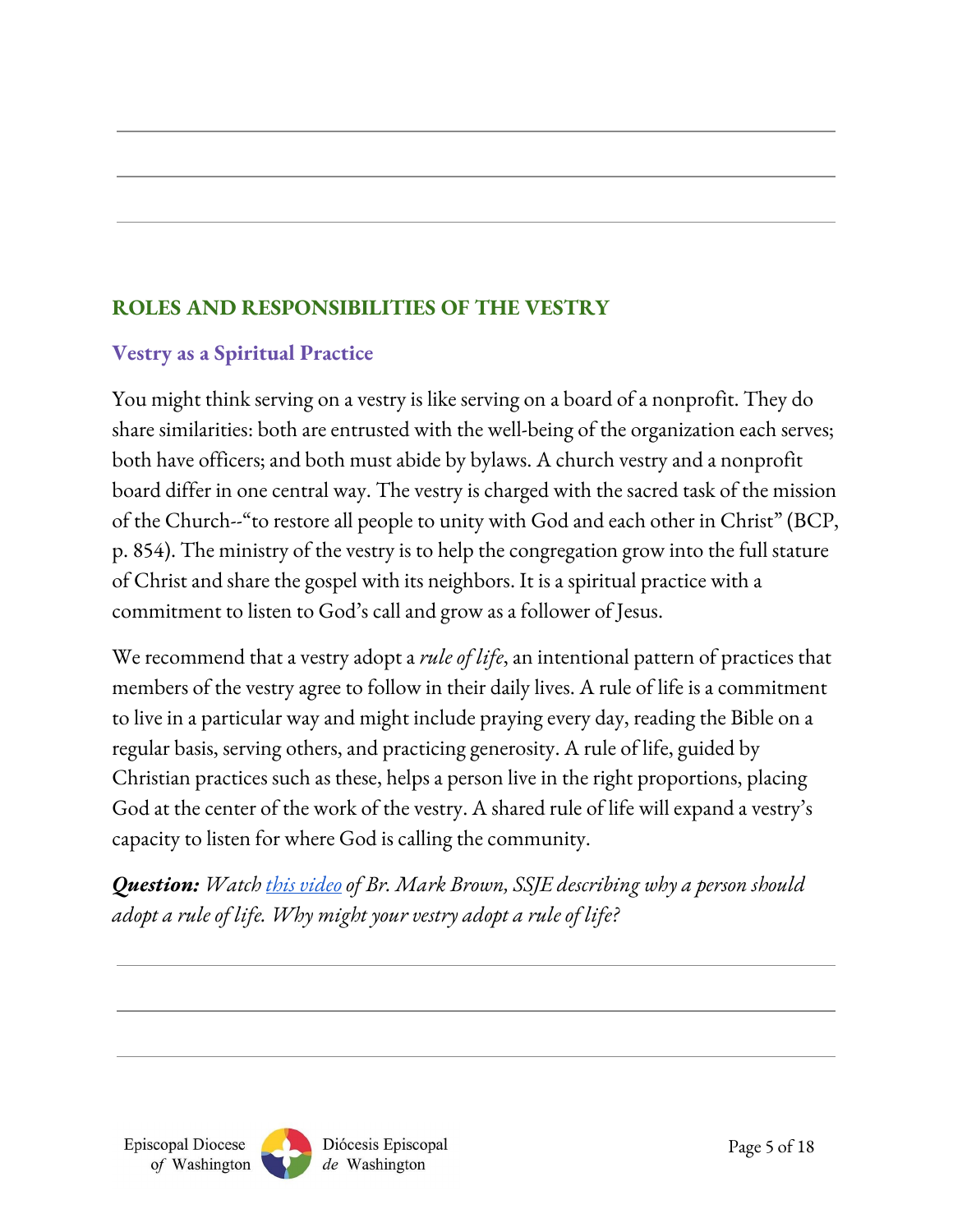Does your vestry have a rule of life? If not, consider taking time to write one together. You might draw on the Episcopal Church's <u>Way of [Love](https://episcopalchurch.org/way-of-love)</u> and the seven practices of turn, learn, pray, worship, bless, go, rest. Simple rules are the most effective. The [Additional](#page-16-1) Resources section offers possibilities for writing a rule of life.

*Pro tip: Read the Rev. Greg. Syler's Ten Top Ways to [Thrive](https://www.ecfvp.org/blogs/3666/top-ten-ways-to-thrive-as-a-vestry-leader) on Vestry for suggestions about how to make the most of your ministry as a member of the vestry.*

# **What Are the Vestry's Key Responsibilities?**

It bears repeating that members of the vestry, along with the rector, serve as spiritual leaders in their congregation. You are entrusted with the mission of the congregation, called to offer your gifts for ministry to the sacred task of fulfilling God's call. Rather than a representative for a constituency, you are a trustee and a steward.

The <u>Episcopal Church [Foundation](https://www.episcopalfoundation.org/)</u> identifies four responsibilities of the vestry, shared with the rector:

- 1. Discerning God's call
- 2. Identifying new leaders
- 3. Stewarding and developing resources
- 4. Special duties in the absence of a rector

*Discerning God's Call.* The most important of the four responsibilities is discerning God's call for your congregation as articulated in its mission and vision. Congregations share the common mission of the Church, but every congregation is uniquely called by virtue of its history, its neighborhood, and its people to live that mission in a particular way. And God has equipped your community to fulfill the mission to which it is called. Discerning God's call requires knowing your congregation's history, its neighborhood, and its people.

Taking the time to both discern God's preferred future and identify the gifts to fulfill that future is a task that takes ongoing attention. Praying about and talking about

**Episcopal Diocese** of Washington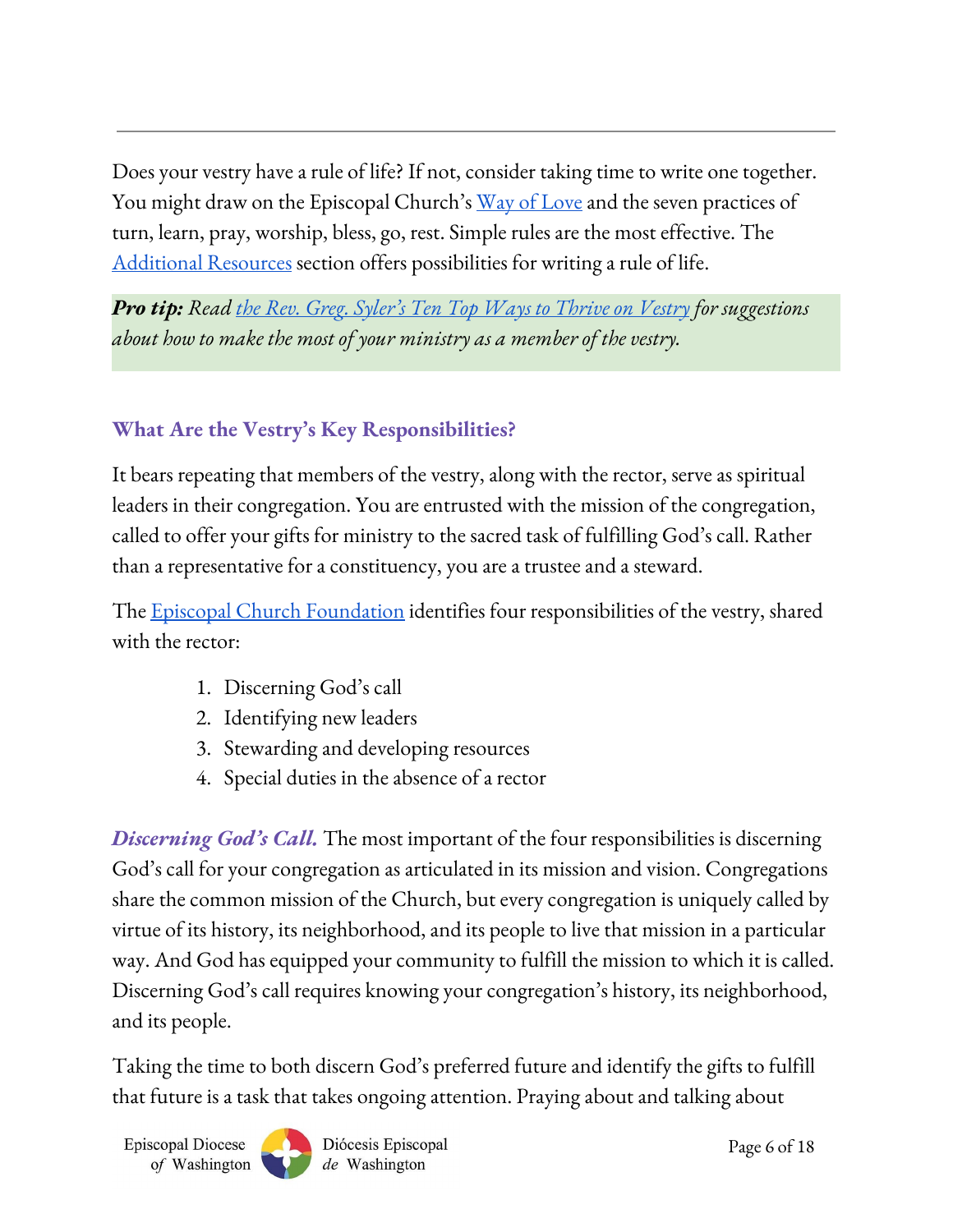mission ought to be part of every vestry meeting. The resource section of this toolkit offers books and articles to help your vestry cultivate a culture of discernment and identify the gifts of the community.

*Question: Simon Sinek suggests that leading from "Why" can dramatically change how and what you do. Watch this [video](https://www.youtube.com/watch?v=1ytFB8TrkTo) that illustrates the power of why. Why is your congregation placed in its particular neighborhood? What does this suggest about your congregation's particular mission?*

*Pro Tip: Use [MissionInsite](https://www.edow.org/congregational-vitality/missioninsite) to map the members of your congregation and learn about your neighborhood. This Episcopal Church [Foundation](https://www.ecfvp.org/vestry-papers/article/499/why-articulate-your-mission-vision) article of ers ways for a vestry to discern mission.*

*Identifying New Leaders.* You might not immediately consider identifying new leaders as a vestry responsibility, but as a body charged with leading the congregation in fulfilling God's call, you will need to attend to raising leaders who will faithfully lead ministries of the Church. The practice of identifying new leaders requires deep listening for the places where people's passion intersects with God's call. Coffee hour and other informal gatherings are natural opportunities for vestry members to serve as ambassadors for the mission of the church and widen circles of conversation to draw new people into leadership opportunities. This responsibility of identifying new leaders also includes the responsibility of nominating people for holy orders, that is to serve as deacons and priests in the Church.

*Stewarding and Developing Resources.* Ministries require physical, financial, and human resources. The vestry has the responsibility of stewarding all well--maintaining the buildings and supplies, planning and tracking the budget, and nurturing the



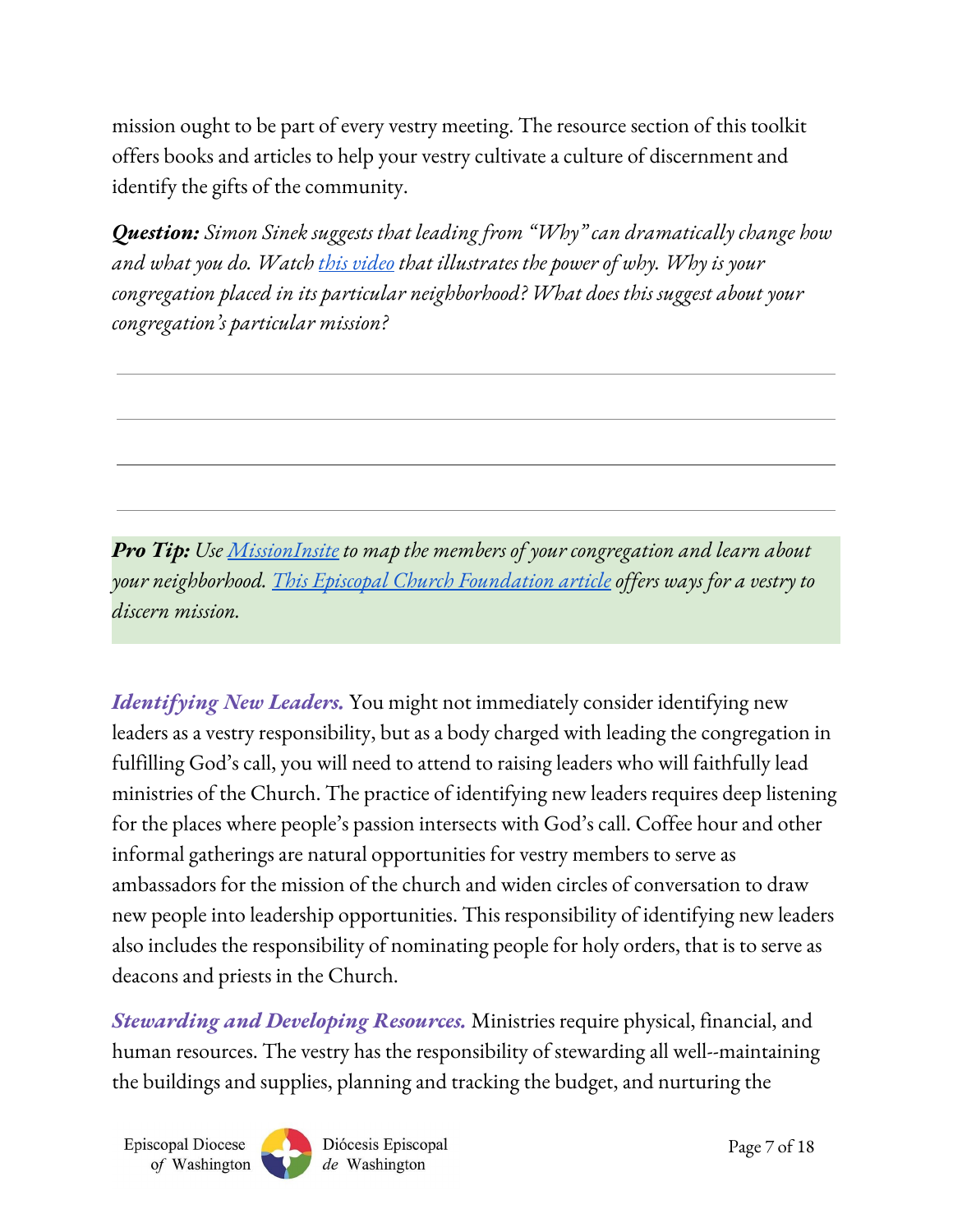ministry of laity in the congregation. The vestry's responsibilities in these areas are a matter of good stewardship and legal realities. Vestries have legal responsibility for corporate property, financial, and human resources of the congregation.

*Question: How did you hear the call to serve as a leader on the vestry? What does this suggest about how you can nurture new leaders? Set aside a time during a vestry meeting to share your stories.*

*Canonical Responsibilities.* Every congregation and all clergy in the Episcopal Church are bound to abide by the Canons of the [Episcopal](https://extranet.generalconvention.org/staff/files/download/23914) Church, which set out the following responsibilities:

- *Be agents and legal representatives of the congregation in all matters concerning its corporate properties and the relations of the congregation to its clergy* (Title I. Canon 14, Section 2, page 52.)
- *Ensure that standard business methods, as outlined in The Episcopal Church's Manual of Business Methods in Church Af airs, will be observed* (Title I. Canon 7, Section 1, page 39).
- *When a congregation is without a rector, the of icers of the vestry are responsible for the continuation of worship, including the calling of a new rector* (Title III. Canon 9, Section 3, page 87).
- *The vestry has responsibility for nominating persons for holy orders* (Title III. Canon 5, Section 2, page 70).

Vestries are bound by these Canons as well as the <u>Canons of the Diocese of [Washington](https://www.edow.org/files/7315/7627/3899/Part_V_Constitution_and_Canons.pdf)</u> (see especially Sections 4704-4706), their congregation's bylaws as well as federal, state and local laws. Be sure to keep a copy of your bylaws in your vestry notebook.

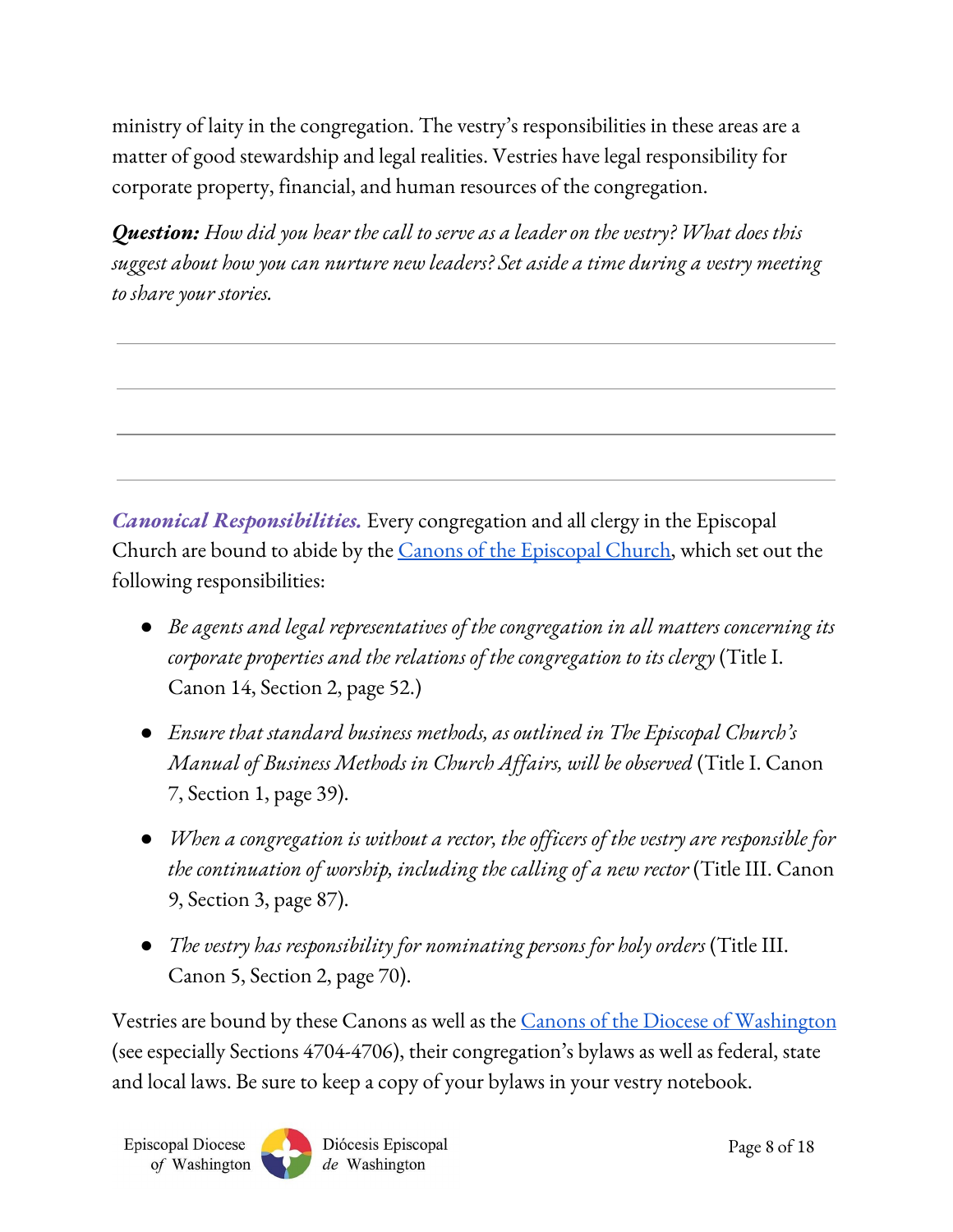#### **What Are the Key Roles and Duties of a Vestry?**

*The Rector.* As mentioned earlier, the Rector of the parish is the presiding officer of the vestry, an authority that the Rector may pass to the Senior Warden. The <u>[Canons](https://www.generalconvention.org/publications#CandC) of</u> the [Episcopal](https://www.generalconvention.org/publications#CandC) Church set out the following broad responsibilities of the Rector:

- 1. Overseeing worship, spiritual life, and building use
- 2. Teaching the Christian faith, including generous offering of time, talent and treasure and preparation for baptism, confirmation and reaffirmation
- 3. Announcing a visit by the bishop and reporting to the bishop
- 4. Applying contributions not otherwise designated one Sunday a month to charitable uses
- 5. Reading pastoral letters from the House of Bishops to the congregation
- 6. Maintaining a register of baptisms, marriages, confirmations and burials (See Canon III.9.6 for details)

The Rector often delegates some of these responsibilities to lay leaders. Doing so reflects healthy sharing of leadership and recognizes the ministry of laypeople. Every baptized person is a full member of the body of Christ with gifts for ministry.

*Question: How are responsibilities of the Rector delegated and shared in your congregation? Which areas of parish life do you feel most called to serve?*

*Vestry Members and Officers.*The composition of the vestry, its size, election, terms of office and officers will be identified in your congregation's bylaws. The [Canons](https://www.edow.org/files/7315/7627/3899/Part_V_Constitution_and_Canons.pdf) of <u>the Diocese of [Washington](https://www.edow.org/files/7315/7627/3899/Part_V_Constitution_and_Canons.pdf)</u> require that a vestry has a Senior Warden and a Junior Warden, leaving additional officers up to the congregation to decide. The Senior Warden is a source of support to the rector throughout his or her ministry and leads the congregation in the absence of a Rector or Priest in Charge. The Junior Warden is

**Episcopal Diocese** of Washington

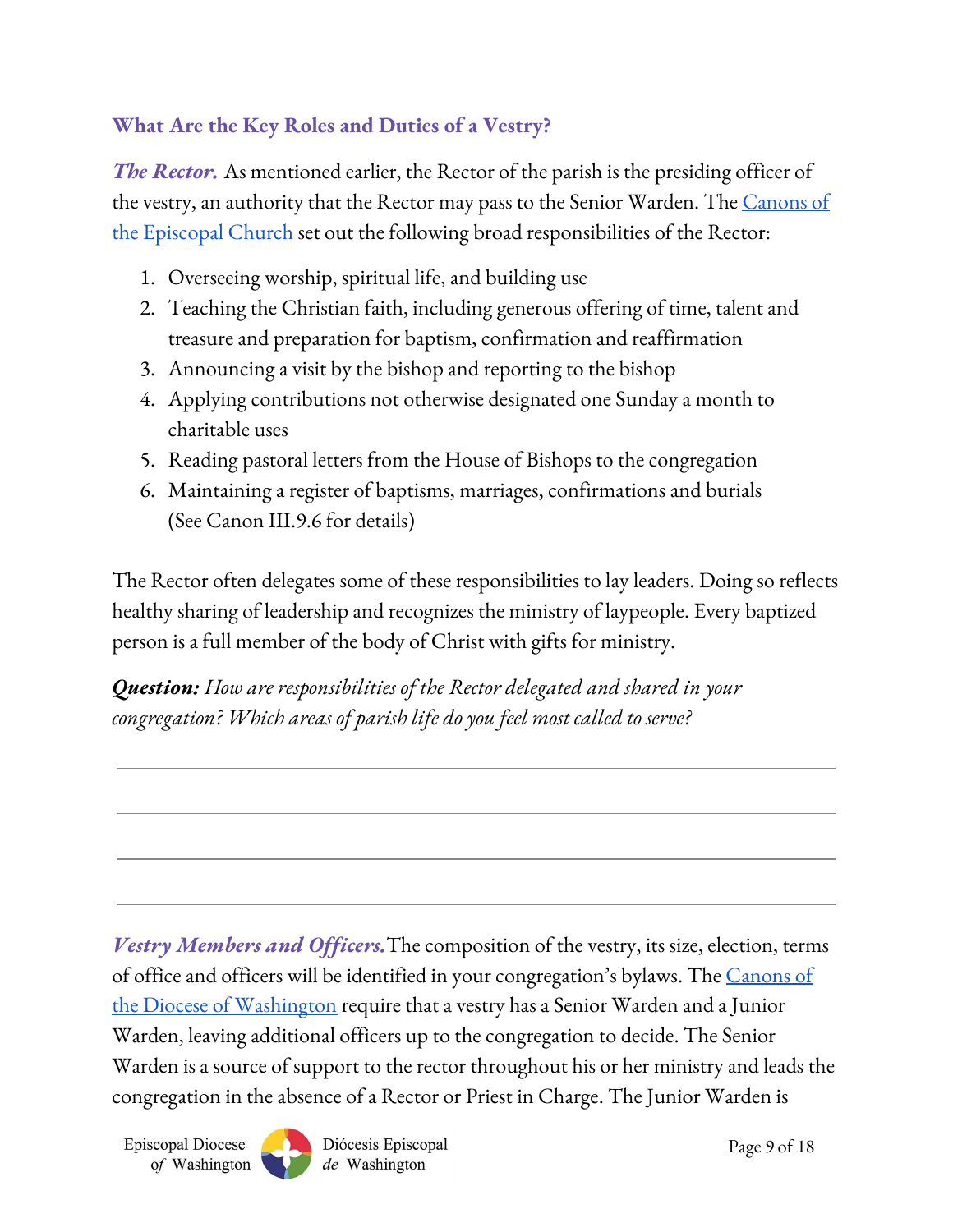traditionally, but not in every case, given special oversight for church property and buildings. Other officers typically include the treasurer who attends to the finances of the congregation and a clerk who takes notes during meetings.

The requirements for serving on a vestry and the election of vestry members and its officers, again, are set forth in a congregation's bylaws, which themselves must conform to the Canons of the Diocese of Washington. A 2009 General Convention resolution encourages vestries to seek youth representation. The Diocese of Washington allows youth who are at least 15 years old to serve, with some restrictions. Please consult [diocesan](https://www.edow.org/about/diocesan-governance/constitution-and-canons) canons, Section 4704(c)(2).

*Pro Tip: Having a job description for the vestry can clarify expectations and focus ministry. Here's one [model.](https://s3.amazonaws.com/dfc_attachments/public/documents/3277041/Vestry_Member_Job_Description_Fwd_Mvmt.pdf)*

## **What Are Best Practices for Vestry Meetings?**

According to the *Canons of the Episcopal Church*, the Rector presides at vestry meetings. Many choose, however, to delegate that responsibility to the Senior Warden. Doing so increases collaboration among leaders and frees the Rector to listen to the tenor of the meeting more deeply, attend to body language, and respond to issues thoughtfully.

Vestry meetings can be organized in a variety of ways. Rectors often structure vestry meetings with the counsel of Senior and Junior Wardens who will bring their perspective, wisdom, and knowledge of events to the conversation. Something to keep in mind, however, is that the shape of the vestry meeting will shape the vestry. Be intentional about the agenda.

*Begin with a Spiritual Practice.* Because a primary responsibility of the vestry is to discern God's will, consider beginning with a spiritual practice, whether it's worship, Bible study, or sharing faith stories. Recognizing God's presence and opening our hearts to hear God will ground the conversation in a stance of holy listening.

*Question: Recall a meal that began with prayer and recall one that did not. How did prayer change the experience of the meal?*

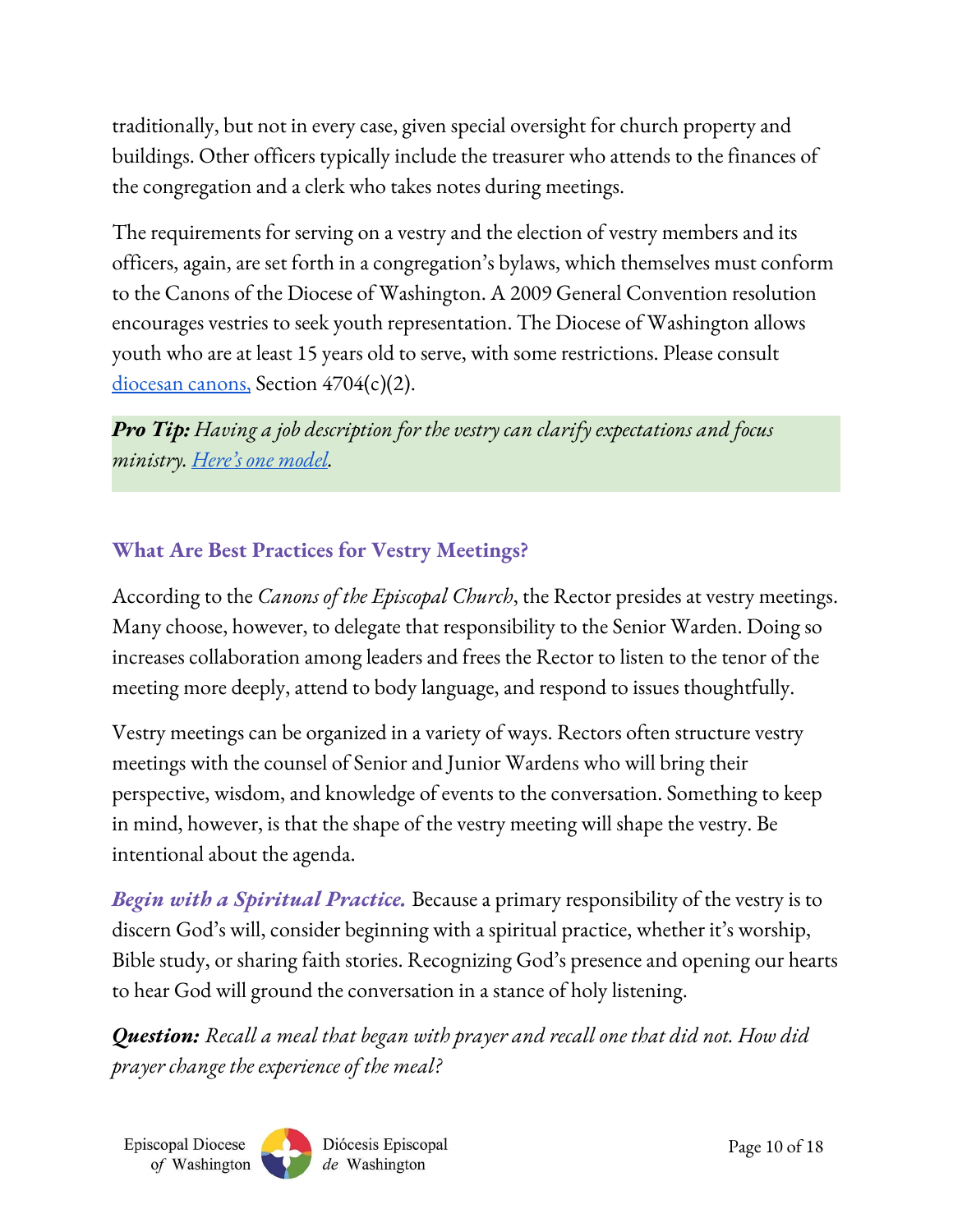*Establish a Vestry Covenant.* Communities operate with a set of norms, whether spoken or unspoken. A vestry covenant is an explicit statement of your vestry's norms of working together. Establishing covenants will help set expectations, build trust, and provide a helpful tool for navigating challenging situations. Covenants often include such things as the length and frequency of vestry meetings, the process for speaking, understanding about confidentiality, and honesty in conversation.

*Pro tip: Read about vestry [covenants.](https://www.ecfvp.org/tools/116/vestry-covenants-and-norms) If your vestry has a covenant, review it together. If you do not yet have one, consider drafting one together.*

*Set the Agenda Strategically.* In our time-crunched world, few have time for lengthy meetings. Some believe the optimal vestry meeting is 90 minutes. After that, conversation becomes less productive. If you are part of designing the structure of your vestry's agenda, consider setting the agenda strategically. We've already suggested that every meeting begin with a spiritual practice. But what about the rest of the meeting? A variety of models are possible. Each reflects particular values and the purpose of the meeting.

The Episcopal Church Foundation suggests that much of the meeting focus on strategic, big-picture concerns regarding the life of the congregation. They recommend that committee reports be given at the end as **[consent](https://www.ecfvp.org/vestry-papers/article/393/the-consent-agenda-more-efficient-meetings) agenda** items. Routine reports such as a budget report or a report of the buildings and grounds committee can be sent one week before the vestry meeting, allowing the possibility that an item in a report that needs vestry discussion be added as an active discussion item. Consent agendas with clear action items shorten vestry meetings and allow for spacious discernment. New

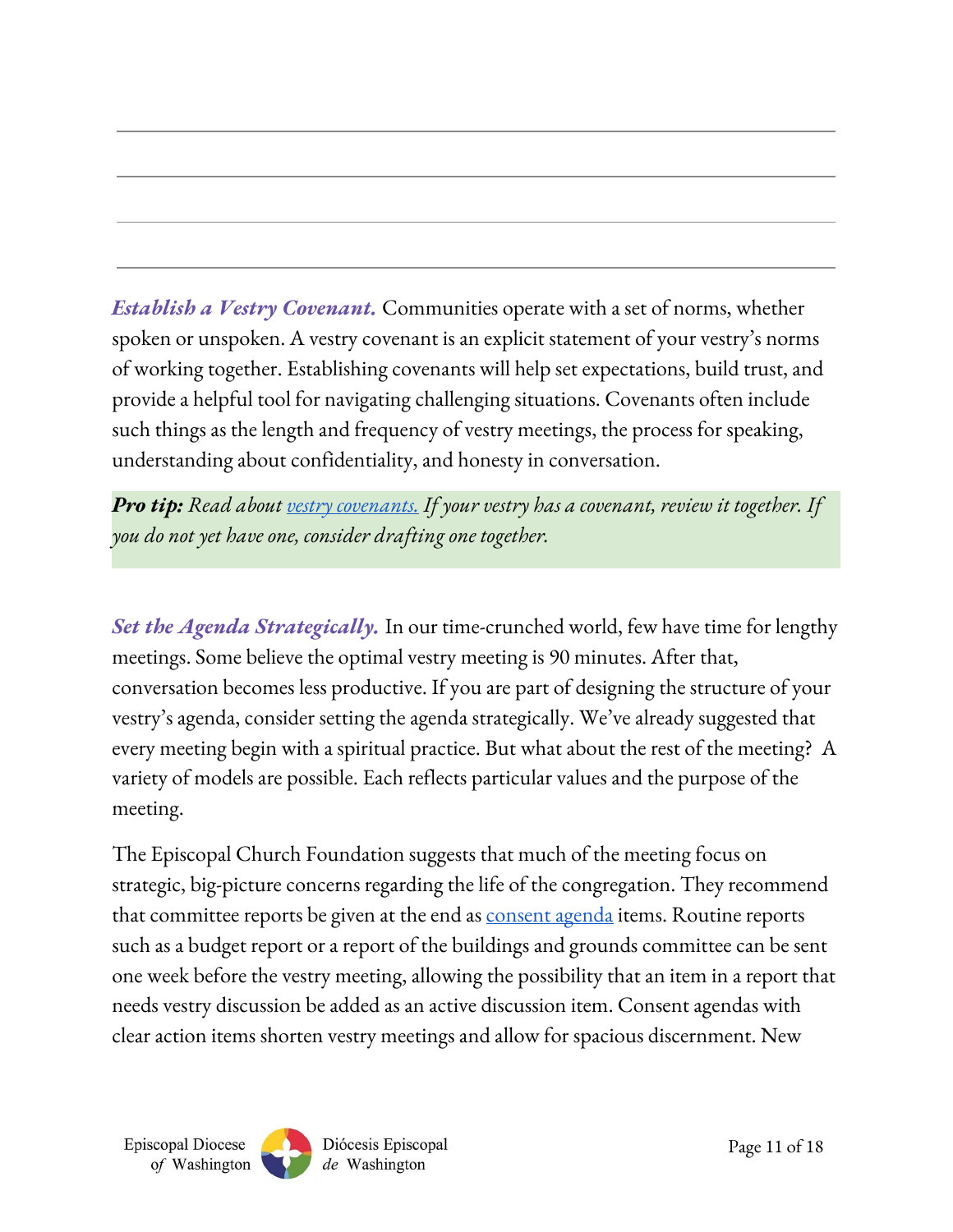items are rarely acted upon at first mention and much of the discussion occurs within committees outside the vestry meeting.

Another model for vestry meetings, called the Bishop Payne model, divides the vestry into three committees--Administrative, Property, and Ministry--with oversight in each area. The meeting begins with worship followed by 20 minute committee meetings to decide what to review, what needs vestry action, and what new item committees will explore before the next vestry meeting.

|            | Administrative | Property | Ministry |
|------------|----------------|----------|----------|
| Action     |                |          |          |
| Review     |                |          |          |
| <b>New</b> |                |          |          |

At the conclusion of the committee meetings, the vestry regathers and hears committee reports for 30 minutes, discussing only action items brought by the committees, followed by 30 minutes spent discussing strategic issues. Again, much of the work is done between vestry meetings as committees explore the best way to attend to issues in their area, taking the time to listen to God and the community and then report to the vestry. [These](https://www.thegatheringofleaders.org/sites/default/files/GOL%20-%20Payne%20Vestry%20Organization%20Presentation.ppt) slides provide an overview of this method.

*Question: Review recent agendas of a few meetings. What does the agenda suggest about the values that guide your vestry meetings?*

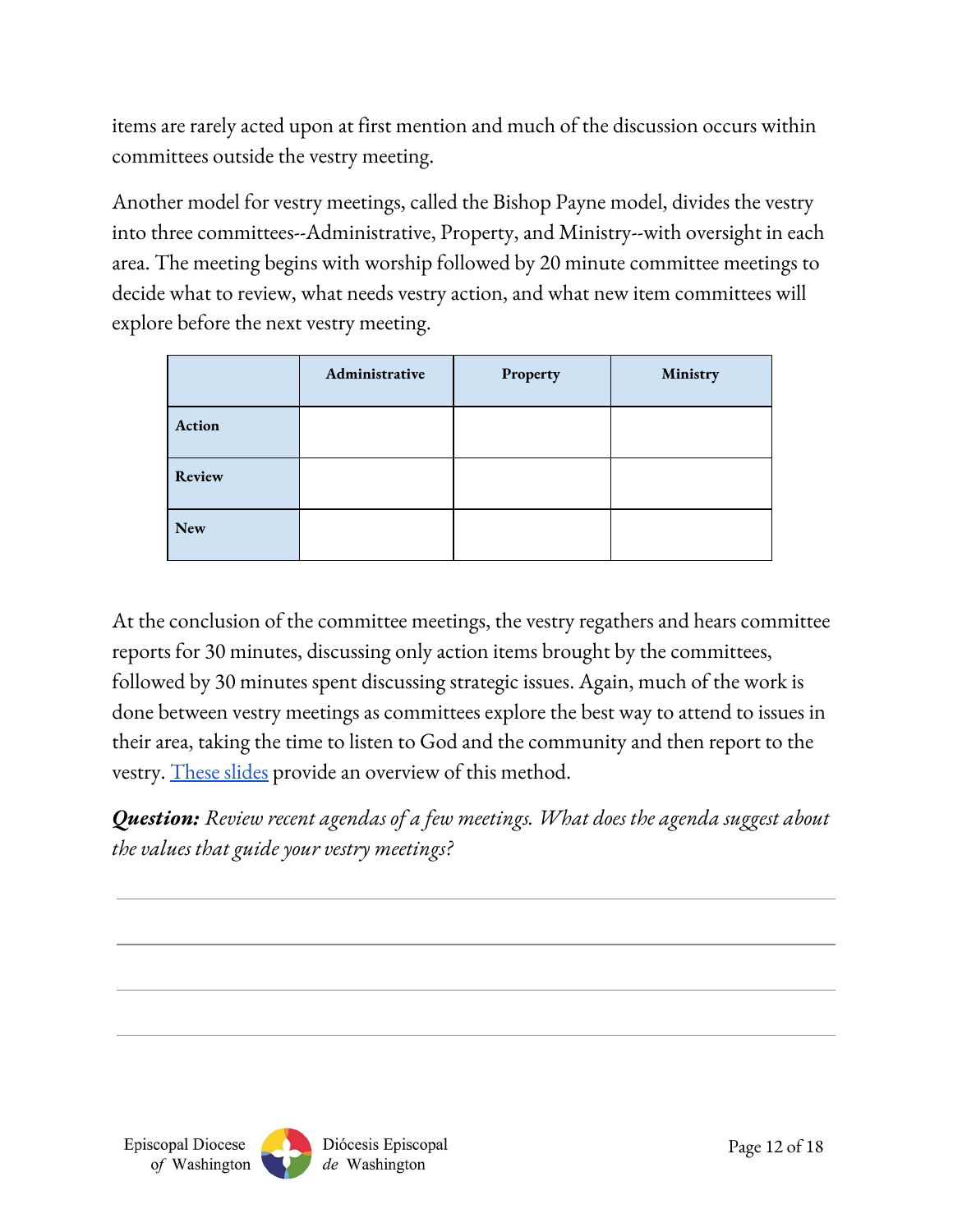*Working Well Together.* Vestries are the primary leadership body of a congregation. Working well together as a vestry is essential to a thriving congregation. Consider vestry service as a team effort where everyone is working together toward a shared mission and vision. A collaborative approach grounded in fellowship and a stance of discerning God's will for the community will contribute to a life-giving vestry.

This isn't to suggest that vestries will not face challenging circumstances or have members who do not agree. Rather, well-functioning vestries share fellowship in Christ, keep God at the center of their ministry, and set spaces for honest and holy discernment. Members of the vestry are not called to represent a particular group within the congregation, but they are called to listen for the will of God and seek ways to fulfill that mission.

Establishing a vestry covenant, a mission-focused agenda, and clear roles and responsibilities will go a long way toward building and maintaining healthy relationships. Another helpful tool is an annual <u>mutual [ministry](#page-15-1) review</u> in which the vestry and the rector, together, look at their relationship and the health of the congregation. Remember that the work of leading a congregation is a collaborative endeavor.

*Question: In your experience what are three best practices of serving on an ef ective team? How can you contribute to a healthy vestry?*

# <span id="page-12-0"></span>**VESTRY TOOLBOX**

**Commissioning liturgy.** Some congregations commission new members of the vestry during a public worship service. While baptism is understood as a commissioning for

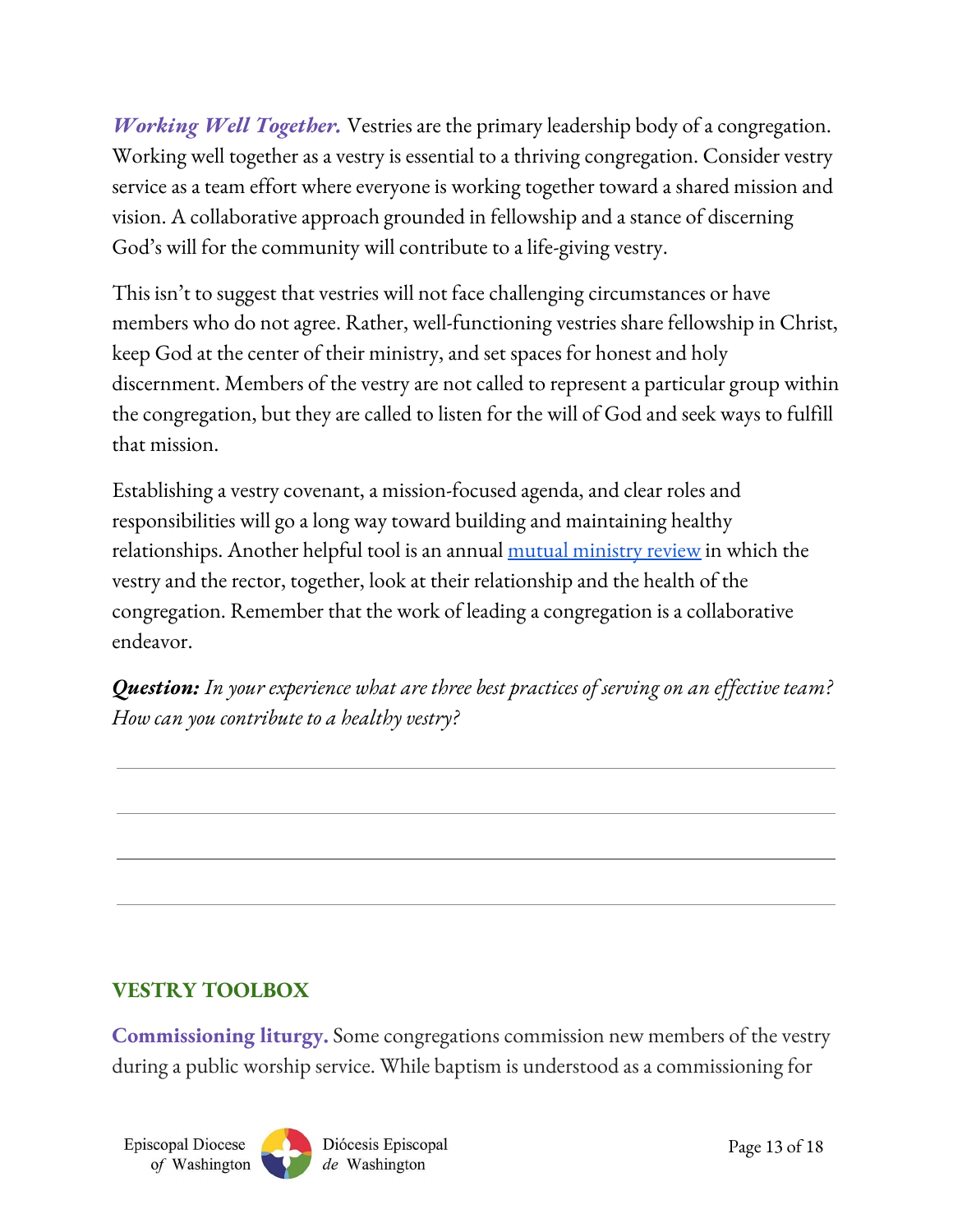any lay ministry, the Book of Occasional Services offers a liturgy for the commissioning of ministry. Consider this liturgy to [commission](https://www.edow.org/index.php/download_file/view/1669) members of the vestry.

**Sample vestry retreat.** These [articles](https://www.ecfvp.org/vestry-papers/42/vestry-retreats) by the Episcopal Church Foundation are helpful in designing a retreat right for your congregation. Here is a [sample](https://www.edow.org/index.php/download_file/view/1675) vestry retreat.

**Sample vestry agenda.** Here is a sample vestry [agenda](https://www.edow.org/index.php/download_file/view/1671) based on the Bishop Payne model.

**Supporting the ministry of the laity.** The ministers of the church are the laity, Bishop, priests and deacons. Healthy vestries both care for and support the laity in ministry. Here are some [suggestions.](https://www.edow.org/index.php/download_file/view/1672)

**Prayers and Spiritual Practices for Vestries.**

#### **A Prayer for the Church**

Gracious and loving God, we pray for your holy Catholic Church. Fill it with all truth, in truth with all peace. Where it is corrupt, purify it; where it is in error, direct it; where it in any thing is amiss, reform it. Where it is right, strengthen it; where it is in want, provide for it; where it is divided, reunite it; for the sake of Jesus Christ your Son our Savior. Amen. (*Book of Common Prayer,* p. 816)

# **A Prayer for a Church Meeting**

Almighty and everliving God, source of all wisdom and understanding, be present with those who take counsel for the renewal and mission of your Church. Teach us in all things to seek first your honor and glory. Guide us to perceive what is right, and grant us both the courage to pursue it and the grace to accomplish it; through Jesus Christ our Lord. Amen. (*Book of Common Prayer,* p. 818)

For longer prayers and practices consider the following:

- Daily Devotions for Individuals and Families, In the Early Evening found in the *Book of Common Prayer*, (p. 139) would be appropriate for an evening meeting.
- [Dwelling](https://www.edow.org/index.php/download_file/view/1673) in the Word Bible study offers the opportunity to hear God speaking through Scripture.

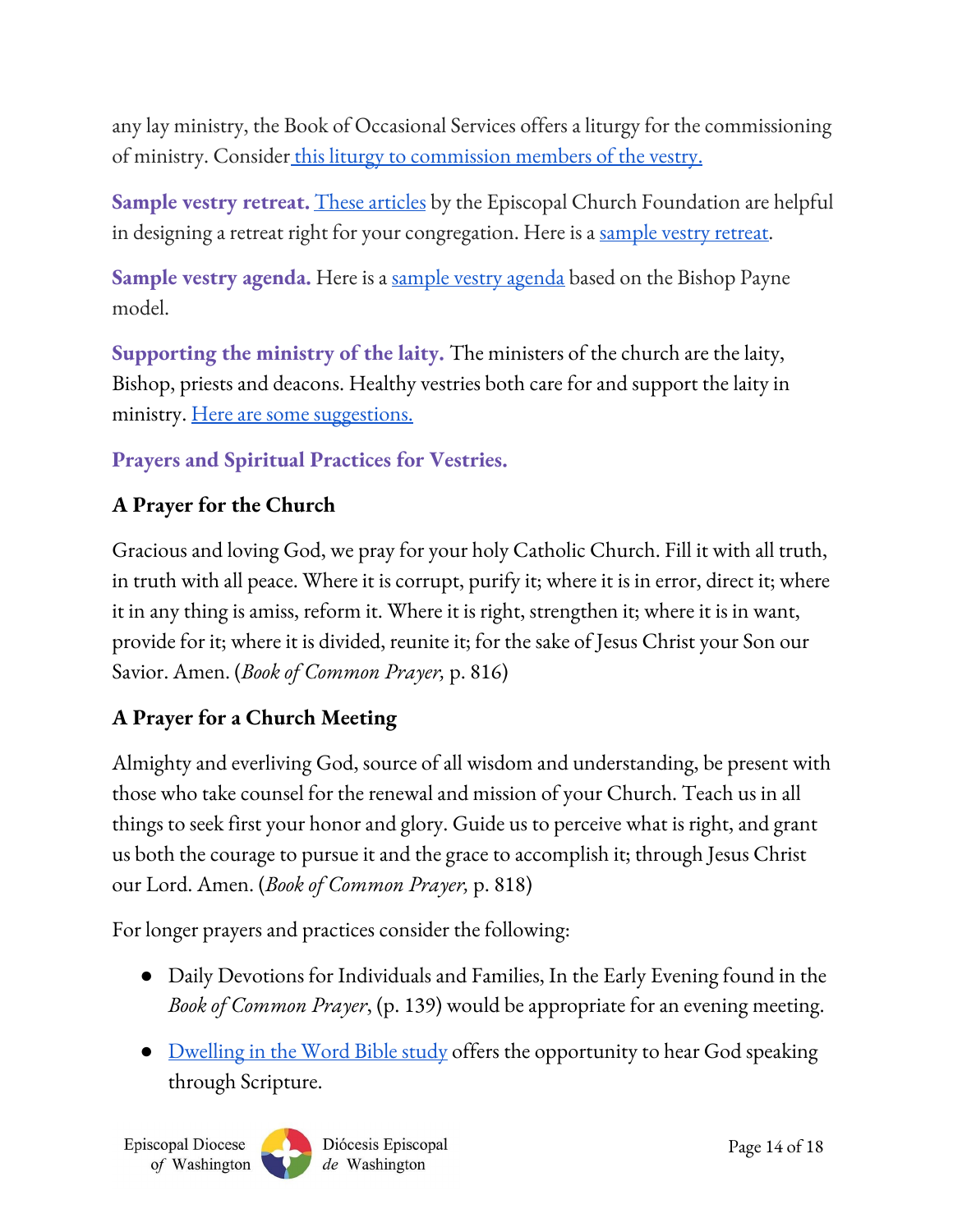- Watch and discuss one [Traveling](https://episcopalchurch.org/traveling-the-way-love) the Way of Love films at each vestry meeting, using the accompanying small group discussion guides.
- Listen to Bishop Mariann's <u>Way of Love [podcasts](https://podcasts.apple.com/us/podcast/experiencing-jesus-with-bishop-mariann/id1436075439)</u> or read her <u>most [recent](https://www.churchpublishing.org/receivingjesus) book</u> over a period of time and discuss them as a vestry.
- Share a meal together and listen to one another's faith stories such as how you began attending the church or who has been influential in your life of faith.

**Vestry Handbook.** Consider creating a vestry handbook as a vestry team with the following elements: (1) Parish bylaws, (2) Diocesan canons, (3) Clergy and staff contact information, (4) Vestry member contact information (5) List of parish ministries and chairs, (6) Minutes from the most recent annual meeting, (7) Most recent parochial report, (8) Monthly financial statement, (9) Summary of most recent annual audit.

**Vestry Orientation Slides.** This set of [slides](https://www.edow.org/index.php/download_file/view/1674) can serve as the basis for a vestry orientation at an annual retreat or gathering of new vestry members.

## **NEXT STEPS**

We invite you to engage with this toolkit as a vestry and reflect on your life together.

- 1. What new practice might you as a vestry take on?
- 2. What practice might you as a vestry let go of?

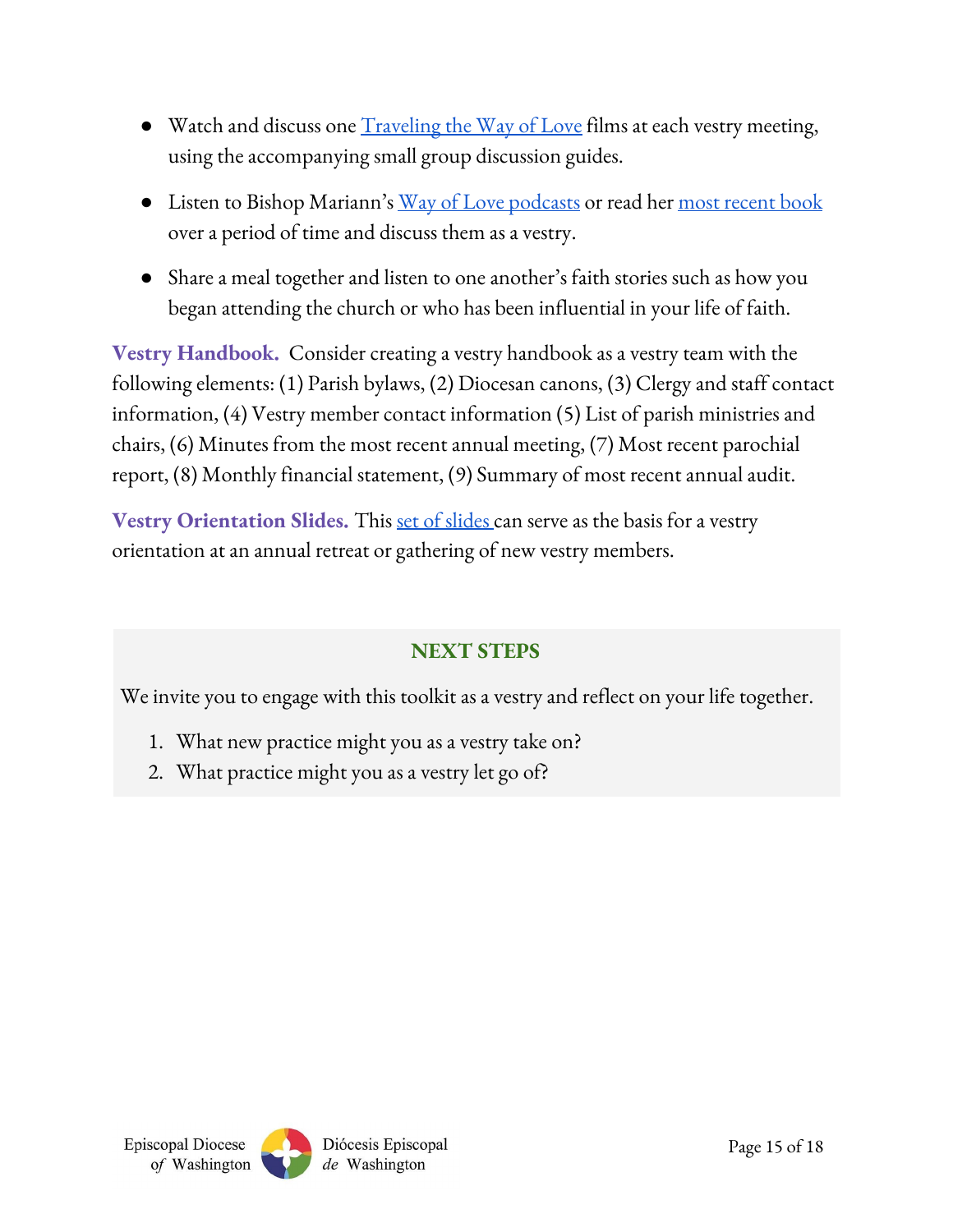#### <span id="page-15-0"></span>**DIOCESAN RESOURCES**

#### **Canons of the Diocese of Washington**

The Canons are the rules by which the congregations in the Diocese of Washington agree to live. It governs our common life. You can find diocesan canons <u>[here](https://www.edow.org/about/diocesan-governance/constitution-and-canons)</u> and the canons of the Episcopal Church [here](https://www.generalconvention.org/publications#CandC).

#### **Diocesan Staff**

The Episcopal Diocese of Washington staff supports the congregational life of our parishes. If you have a question, please reach out. You can find contact information at the <u>Diocesan Staff [Directory](https://www.edow.org/about/staff)</u>.

#### **MissionInsight in the Diocese of Washington**

This suite of robust demographic tools and in-depth reports assists parishes with getting to know their local communities--a key element of growing and revitalizing our congregations and a vital component of the diocesan 2025 strategic plan's implementation. Click [here](https://www.edow.org/congregational-vitality/missioninsite) to learn how to use MissionInsite to reach newcomers and revitalize your congregation. If you have questions, contact the <u>Rev. Todd Thomas</u>, Missioner for Revitalization and Young Adult Ministry.

## **School for Christian Faith and Leadership**

Launched in 2020, the School for Christian Faith and Leadership seeks to inspire, equip, and empower lay and ordained leaders and individuals in order to revitalize congregations, advocate for equity and justice, and grow as faithful followers of Jesus in everyday life. If you have questions, contact the <u>Rev. Jenifer [Gamber](mailto:jgamber@edow.org)</u>, Special Missioner for the School for Chrisitian Faith and Leadership.

#### <span id="page-15-1"></span>**Mutual Ministry Review**

An annual mutual ministry review is the opportunity to consider the partnership between clergy and laity and assess the health of a congregation. It is a time to celebrate fruitful endeavors and identify areas of growth. The focus is the common ministry

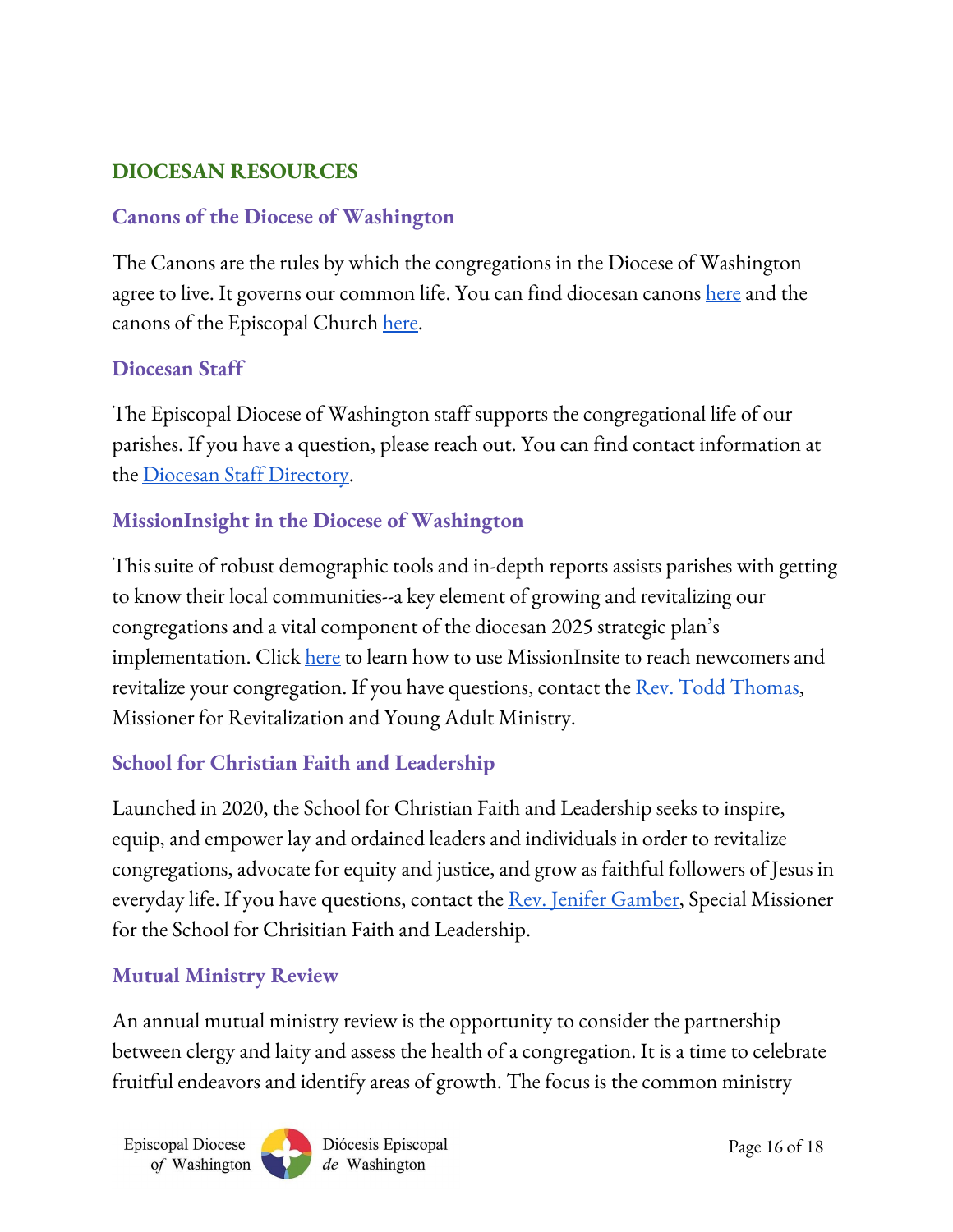shared by the whole community. For the tools to engage in a strategic ministry review go <u>[here](https://www.edow.org/congregational-vitality/strategic-ministry-review)</u>. If you have questions, contact the <u>Rev. Robert [Phillips](mailto:rphillips@edow.org)</u>, Canon for Leadership Development and Congregational Care.

## <span id="page-16-1"></span>**ADDITIONAL RESOURCES**

Episcopal Church [Foundation](https://www.ecfvp.org/) Vital Practices (website) offers timely reflections and webinars for vestries.

Finance [Resource](https://www.amazon.com/Finance-Resource-Guide-Demi-Prentiss-ebook/dp/B07YN8TRGX/ref=sr_1_2?dchild=1&keywords=finance+resource+guide&qid=1596133229&sr=8-2) Guide (book) by Demi Prentiss and Nicole Seiferth, Beyond [Business](https://www.amazon.com/Beyond-Business-Usual-Revised-Development/dp/0898699606) <u>as Usual: Vestry Leadership [Development](https://www.amazon.com/Beyond-Business-Usual-Revised-Development/dp/0898699606)</u> by Neal O. Michell, and <u>Vestry [Resource](https://www.amazon.com/Vestry-Resource-Guide-Nancy-Davidge/dp/0880284242/ref=sxts_sxwds-bia-wc-p13n1_0?cv_ct_cx=vestry+Resource+Guide&dchild=1&keywords=vestry+Resource+Guide&pd_rd_i=0880284242&pd_rd_r=a1eab402-2b2f-4245-8157-51c7e81222cb&pd_rd_w=6O58A&pd_rd_wg=ApGXp&pf_rd_p=13bf9bc7-d68d-44c3-9d2e-647020f56802&pf_rd_r=J4PX88F2ZXNF7B37HESX&psc=1&qid=1596378979&sr=1-1-791c2399-d602-4248-afbb-8a79de2d236f)</u> [Guide](https://www.amazon.com/Vestry-Resource-Guide-Nancy-Davidge/dp/0880284242/ref=sxts_sxwds-bia-wc-p13n1_0?cv_ct_cx=vestry+Resource+Guide&dchild=1&keywords=vestry+Resource+Guide&pd_rd_i=0880284242&pd_rd_r=a1eab402-2b2f-4245-8157-51c7e81222cb&pd_rd_w=6O58A&pd_rd_wg=ApGXp&pf_rd_p=13bf9bc7-d68d-44c3-9d2e-647020f56802&pf_rd_r=J4PX88F2ZXNF7B37HESX&psc=1&qid=1596378979&sr=1-1-791c2399-d602-4248-afbb-8a79de2d236f) by Nancy Davidge provide helpful guides for vestries.

[Community](https://www.amazon.com/Community-Rules-Episcopal-Ian-Markham/dp/1640651071/ref=sr_1_1?crid=30TYMWMLCMHKQ&dchild=1&keywords=community+rules+an+episcopal+manual&qid=1597095856&s=books&sprefix=community+rules+%2Cstripbooks%2C146&sr=1-1) Rules: An Episcopal Manual (book) by Ian S. Markham and Kathryn Glover offers a short, light-hearted look at life in Episcopal communities of faith. In particular, "the vestry can use this book to start discussions around the responsibilities of leadership and Christian community."

[Growing](https://www.ssje.org/growrule/) a Rule of Life (website) by the Society of St. John the Evangelist offers a six-week program with daily videos and workbook to help individuals and communities write a rule of life.

Manual of Business [Methods](https://episcopalchurch.org/files/mbm_dec2019_r.pdf) in Church Affair (2019) (pdf) identifies Canonical requirements and seeks to provide helpful advice on sound, practical internal controls, accounting guidelines and business practices.

The <u>Way of [Love](https://episcopalchurch.org/way-of-lovehttps://episcopalchurch.org/way-of-love)</u> (website) is a set of seven practices for a Jesus-centered life. These seven practices are supported by a growing set of small group curriculum, videos, and other resources produced throughout the Episcopal Church.

## **KEY DEFINITIONS**

<span id="page-16-0"></span>**Book of Common Prayer.** The Book of Common Prayer contains the words and directions for Episcopal worship, prayers for a variety of occasions, theological and